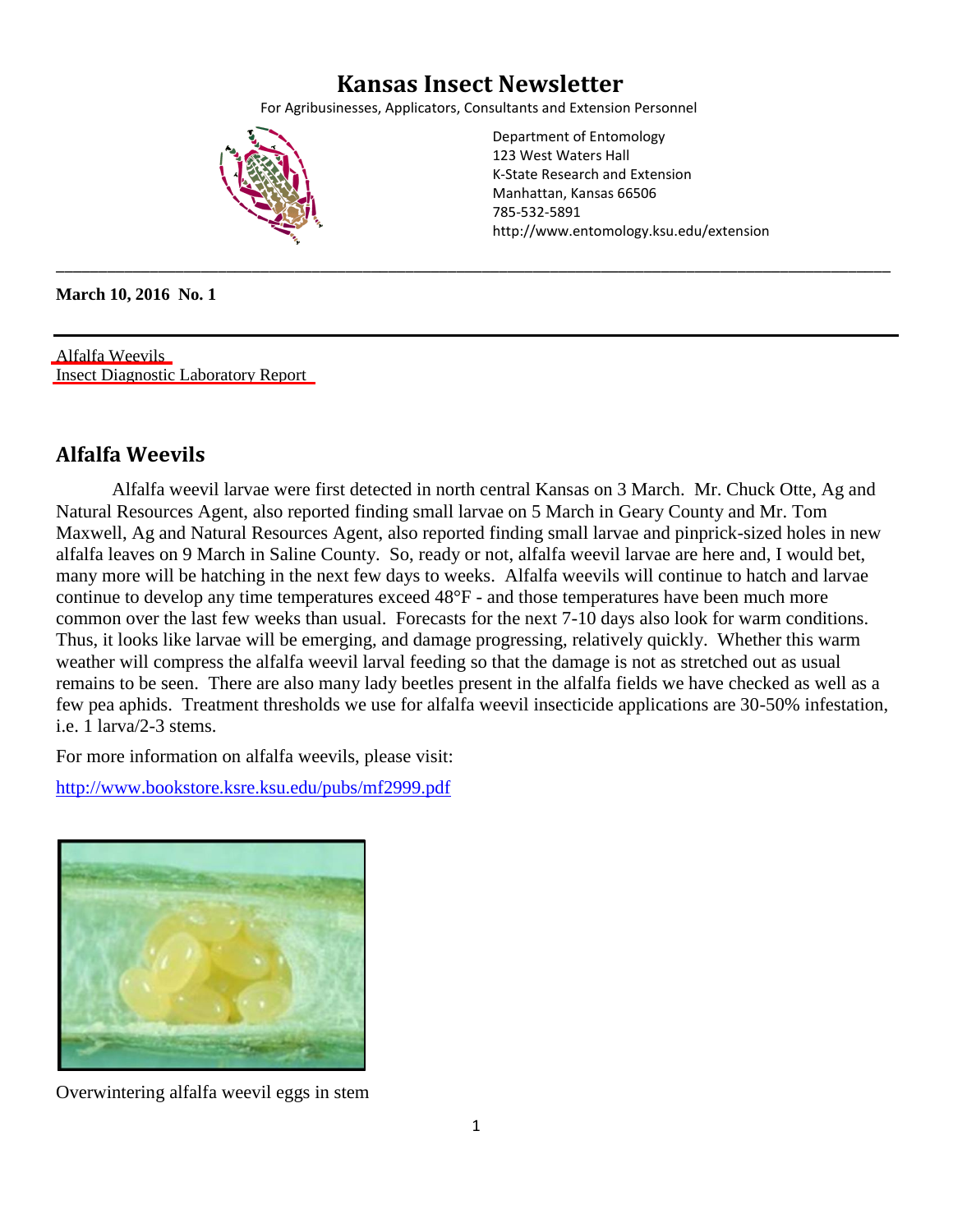## **Kansas Insect Newsletter**

<span id="page-1-0"></span>**March 10, 2016 No. 1**



Early instar alfalfa weevil larvae



Pinprick feeding damage

Jeff Whitworth Holly Schwarting

[HOME](#page-0-0)

#### **Insect Diagnostic Laboratory Repor[t](http://entomology.k-state.edu/extension/diagnostician/recent-samples.html)**

<http://entomology.k-state.edu/extension/diagnostician/recent-samples.html>

Eva Zurek